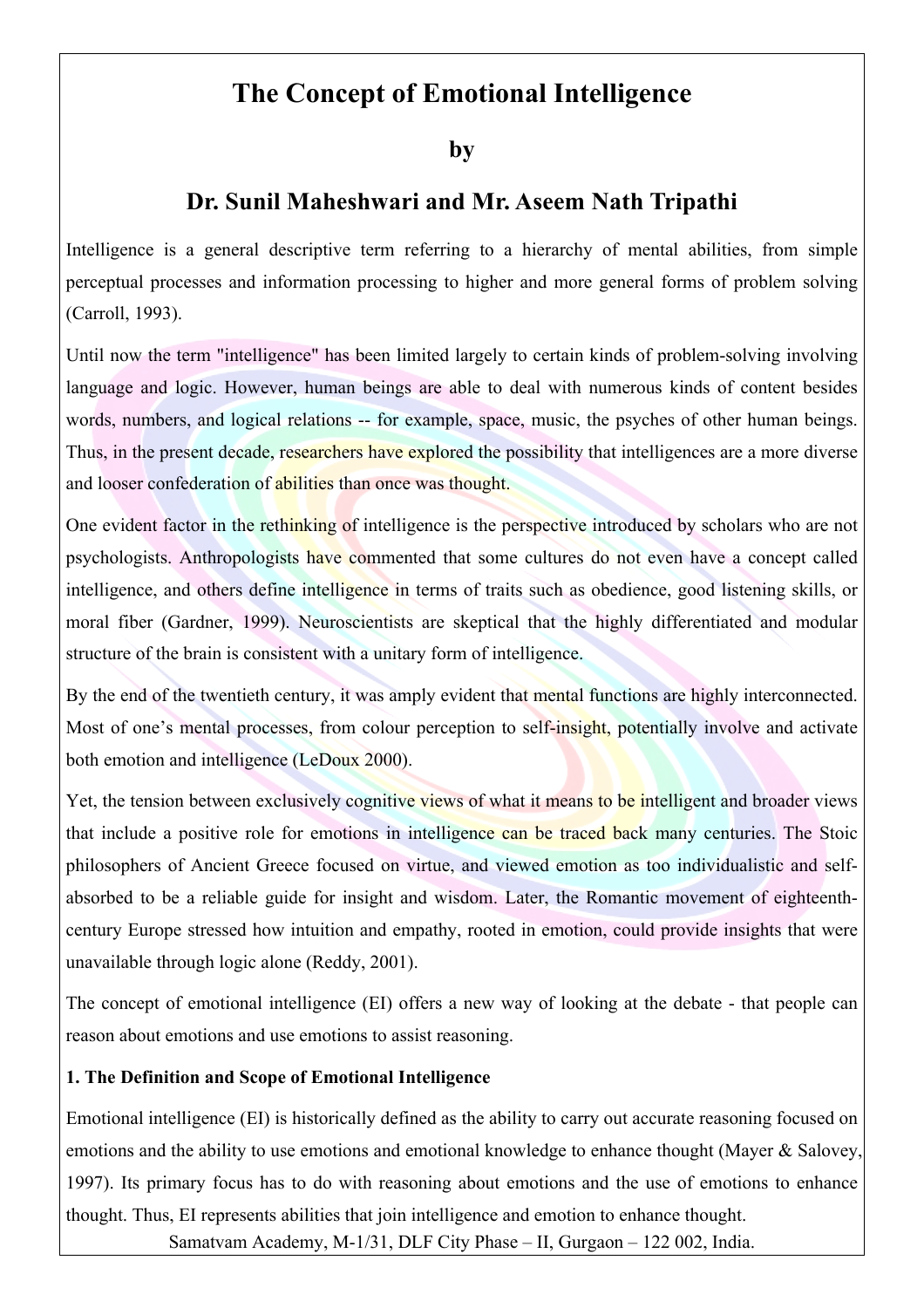Many commentators suppose that EI derives from the broader construct of social intelligence (e.g. Bar-On, 2000). Contemporary perspectives on social intelligence have their origins in Thorndike's influential, tripartite division of intelligence into the following broad classes: (a) abstract-scholastic intelligence: the ability to understand and manage ideas, (b) mechanical-visuo-spatial intelligence: the ability to understand and manipulate concrete objects; and (c) social (practical) intelligence: the ability to understand and manage people and act wisely in social contexts. However, despite considerable interest and numerous attempts to define and measure social intelligence over the past eight decades, these attempts have proved problematic (Kihlstrom & Cantor, 2000). The inability to discriminate between general and social intelligence, coupled with difficulties in selecting external criteria against which to validate experimental scales, led to a decline in research focusing on social intelligence as a distinct intellectual entity, until the recent upsurge of interest in EI.

#### **1.1 Approaches to Emotional Intelligence**

Theoretical approaches to EI broadly divide into two categories. Specific-Ability approaches examine relatively discrete mental abilities that process emotional information, while Integrative-Model approaches describe overarching frameworks of mental abilities that combine skills from multiple EI areas. A third approach to EI is often referred to as a Mixed Model approach because of the mixed qualities that such models target.

Specific-ability approaches focus on a particular skill or skills that can be considered fundamental to EI. Some specific-ability models address the ways in which emotions facilitate thinking. For example, emotions may prioritize thinking (Mandler 1975) or allow people to be better decision makers (Lyubomirsky et al. 2005). A person who responds emotionally to important issues will attend to more crucial aspects of his or her life. By contrast, if the person is constantly frustrated, say, by her subordinate's minor clerical errors, then broader concerns that are more important may not be addressed (Parrott 2002). In addition, certain specific emotions can foster given types of thinking. For example, positive emotions promote greater creativity in some contexts (Amabile et al. 2005, Averill & Nunley 1992, Isen 2001, Lyubomirsky et al., 2005). Part of emotional facilitation is to know how to include emotions in, and exclude emotions from, thought.

Another set of specific-ability models concerns emotional reasoning and understanding. For example, emotion-appraisal researchers have developed decision rules for matching a given emotion to the class of situations that has elicited it. For example, if a person experiences fear, it is likely that he or she is facing a situation that is threatening, raising thoughts of bad things happening, and elicits a need to escape (Scherer et al., 2001). Related to such appraisals are the accurate labeling and categorization of feelings (Innes-Ker & Niedenthal, 2002). Theorists have argued that accurate appraisal may be a hallmark of emotionally intelligent responses (MacCann et al., 2004). If a person's appraisal process is awry, then he or she may misunderstand an event or its consequences and react inappropriately.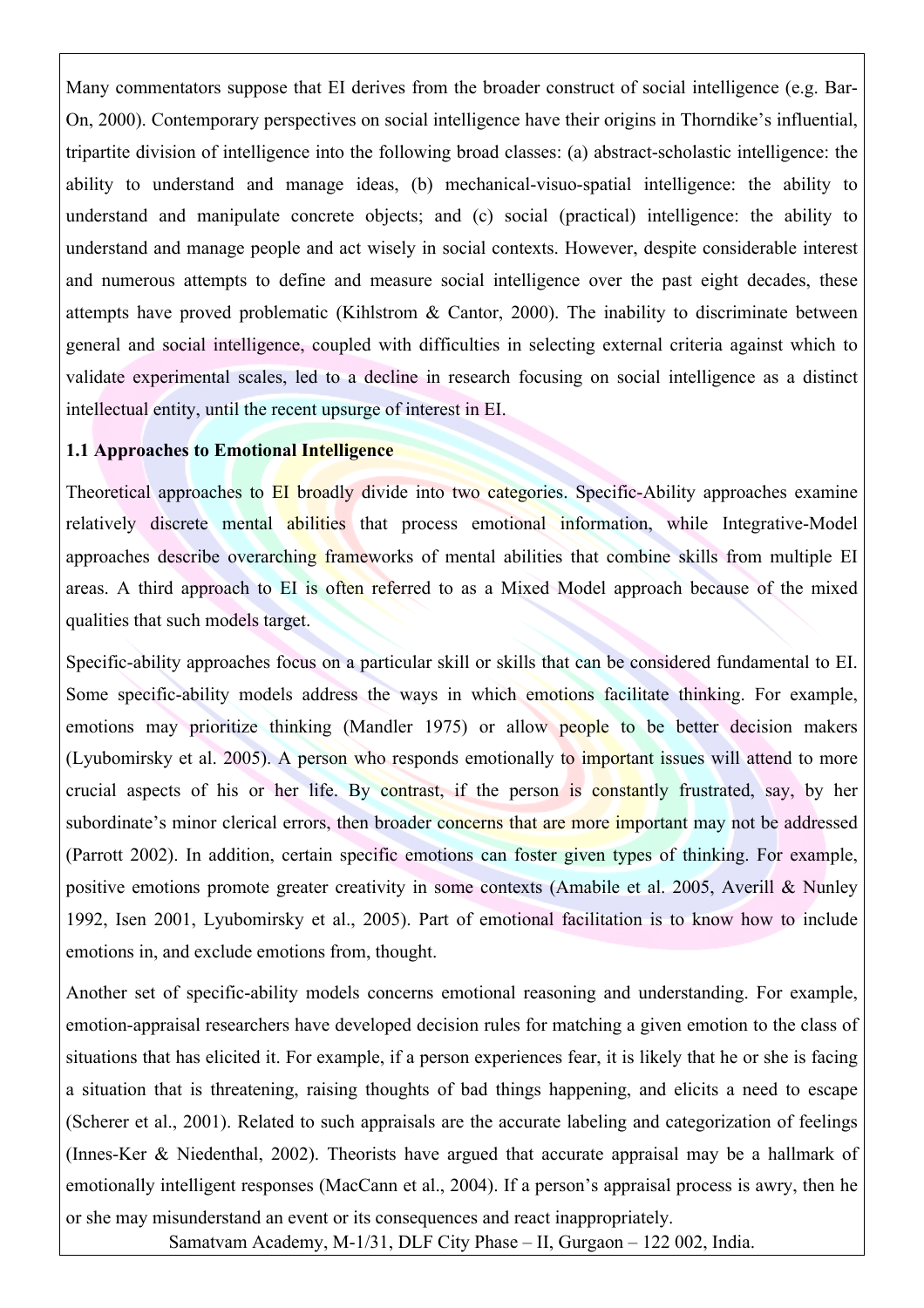Yet another relevant ability area concerns emotional self-management. This area grew out of clinical findings that one's emotionality could become more positive by reframing perceptions of situations (Beck et al., 1979), as well as from the idea that individuals often exert considerable emotional self-control when at work (Hochschild, 1983).

On the other hand, the key element in integrative models of EI is the joining of several specific abilities to obtain an overall sense of EI. The Four-Branch Model views Emotional Intelligence as joining abilities from four areas: (a) accurately perceiving emotion, (b) using emotions to facilitate thought, (c) understanding emotion, and (d) managing emotion (Mayer et al. 2003). Each of these areas is viewed as developing from early childhood onward. For example, in perceiving emotion, a person's ability to recognize basic emotions in faces is likely to precede the ability to detect the faking of emotional expressions (Mayer  $\&$  Salovey 1997). As skills grow in one area (e.g., perceiving emotions), so will they grow in other areas (such as understanding and regulating emotions). Further, the idea that EI requires attunement to social norms is central to the four-branch model.

Another integrative approach to EI is represented by Izard's Emotional Knowledge Test (EKT; Izard, 2001). EKT focuses, in particular, on emotional perception and understanding. In fact, Izard (2001) sometimes prefers to speak of emotional knowledge as opposed to emotional intelligence.

Aside from the central Specific Ability and Integrative Model approaches to EI, some psychologists have suggested Mixed Model approaches to the field. Such models mix diverse attributes - such as assertiveness, flexibility, and the need for achievement - that are not primarily focused on emotional reasoning or emotional knowledge. These approaches to Emotional Intelligence use very broad definitions of EI that include "non-cognitive capability, competency, or skill" (Bar-On 1997) and/or "emotionally and socially intelligent behavior" (Bar-On, 2004), and "dispositions from the personality domain" (Petrides & Furnham 2003). More concretely, most measures in this category assess one or more EI attributes, such as accurate emotional perception, but then mix in, to varying degrees, other scales of happiness, stress tolerance, and self-regard (Bar-On 1997); adaptability, (low) impulsiveness and social competence (Boyatzis & Sala, 2004); and creative thinking, flexibility, and intuition versus reason (Tett et al. 2005).

Finally, a popular EI model is the one introduced by Daniel Goleman (1998), who posits that individuals are born with a general emotional intelligence that determines their potential for learning emotional competencies. These emotional competencies are not innate talents, but rather learned capabilities that must be worked on and developed to achieve outstanding performance (Bradberry and Greaves, 2005). The model focuses on EI as a wide array of competencies and skills that drive managerial performance. It outlines four main EI constructs: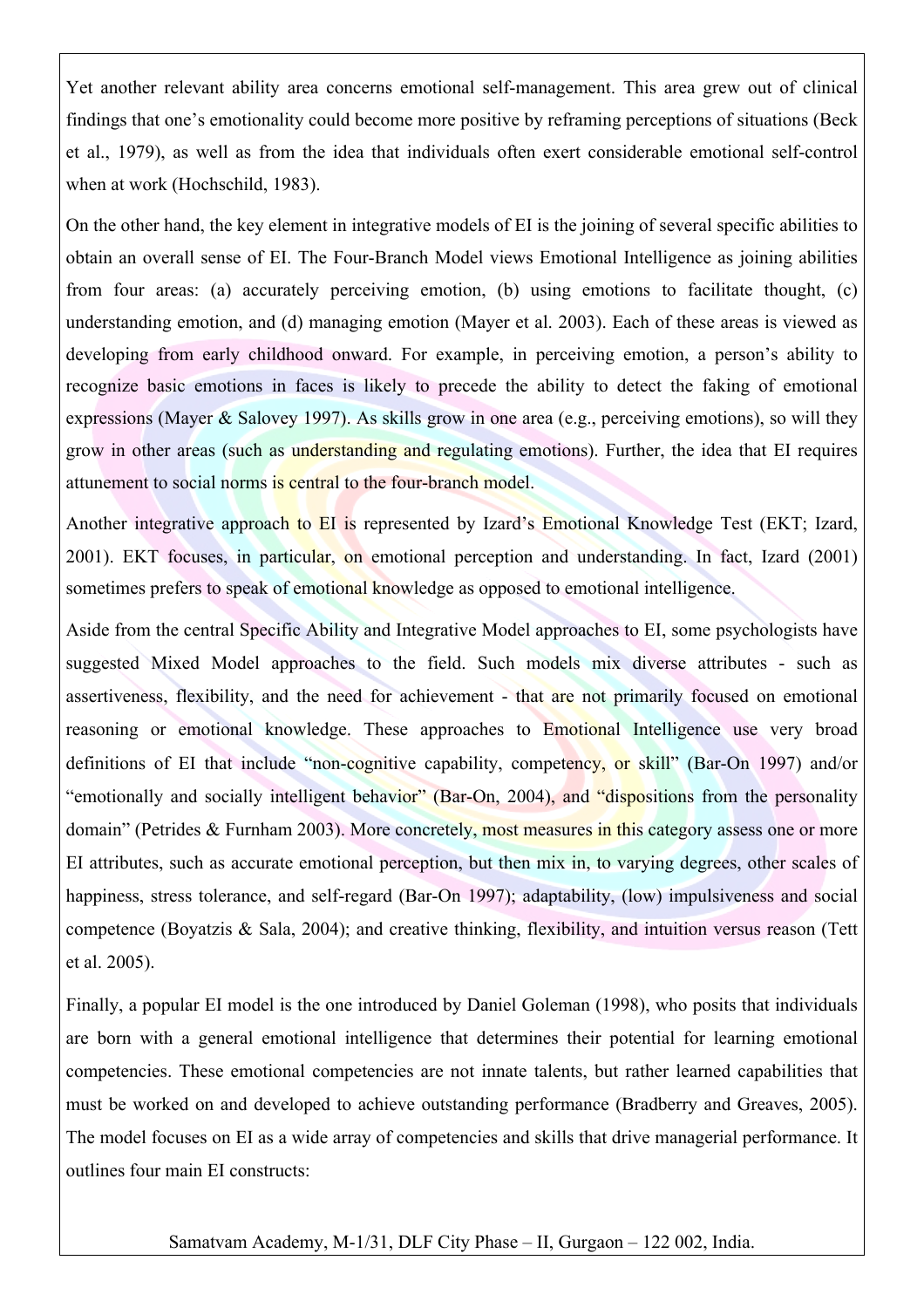- 1. Self-awareness the ability to read one's emotions and recognize their impact while using gut feelings to guide decisions.
- 2. Self-management involves controlling one's emotions and impulses and adapting to changing circumstances.
- 3. Social awareness the ability to sense, understand, and react to other's emotions while comprehending social networks
- 4. Managing Relationships the ability to inspire, influence, and develop others while managing conflict

## **1.2 Emotional intelligence (EQ) vs. Intellectual intelligence (IQ)**

Many Research studies have shown that Emotional Intelligence significantly contributes to job performance and leadership. Competency research in over 200 companies and organizations worldwide suggests that about one-third of this difference is due to technical skill and cognitive ability while twothirds is due to emotional competence. (Goleman, 1998). Research by the Center for Creative Leadership has found that the primary causes for derailment in executives involves deficits in emotional competence. The three primary ones are: difficulty in handling change, not being able to work well in a team, and poor interpersonal relations. A study of 130 executives found that how well people handled their own emotions determined how much people around them preferred to deal with them (Walter V. Clarke Associates, 1997). John Kotter of Harvard Business School aptly quotes - "Because of the furious pace of change in business today, difficult to manage relationships sabotage more business than anything else—it is not a question of strategy that gets us into trouble, it is a question of emotions." Goleman (1998) relates the story of Melburn McBroom, who was a domineering leader, with a bad temper. The problem with this combination of emotional deficiencies was that he also happened to be an airline pilot. In 1978 as McBroom's plane was approaching Portland, Oregon to land, he noticed a problem with the landing gear. He decided to maintain a holding pattern as he obsessed about the landing gear. His co-pilots watched as the fuel gauges approached empty, but they were so fearful of their leader's wrath that they said nothing. The plane crashed, killing ten people. This story is told in training courses to enforce the need for teamwork, open communication, cooperation, listening, which leaders with high emotional intelligence foster. (Goleman, 1998) IQ measurements on most children with autism are typically very high, yet it is well known that these children are burdened by their inability to communicate in other forums. We all know people who are academically brilliant and yet are socially inept and unsuccessful. What they are missing is emotional intelligence (Geeta Sundranai, 2010)

## **1.3 Critique of Emotional Intelligence**

Three key criticisms that have been leveled at emotional intelligence are as follows: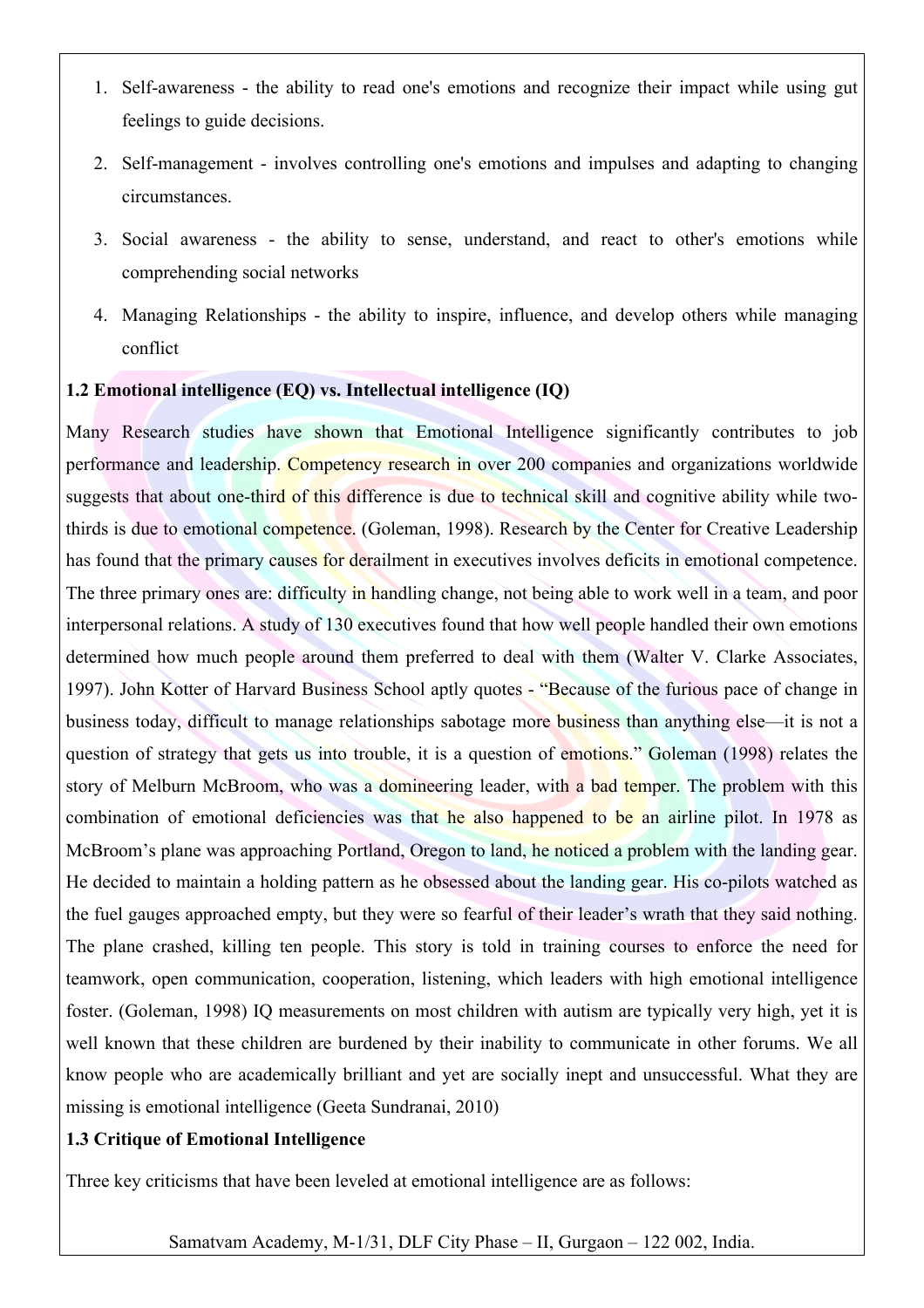## *a) EI is poorly defined and poorly measured*

Although various authors have proposed that EI is a type of intelligence in the traditional sense, contemporary research and theory lacks any clear conceptual model of intelligence within which to place the construct. For example, Spearman's (1927) model of g (general ability) affords no special role for EI. Neither is emotional (or social, for that matter) intelligence included in Thurstone's (1938) list of primary mental abilities or Guttman's radex model of intelligence (1965).

Eysenck (2000) opines that Goleman's description of EI contains unsubstantiated assumptions about intelligence in general, and that it even runs contrary to what researchers have come to expect when studying types of intelligence. Locke (2005) claims that the concept of EI in itself is a misinterpretation of the intelligence construct. He suggests that EI is not another form or type of intelligence, but intelligence (the ability to grasp abstractions) applied to a particular life domain, namely "emotions". Some researchers have defined EI as ability to reason about emotion; others have equated the concept with a list of traits such as achievement motivation, flexibility, happiness, and self-regard. Still others have found the addition of such ad hoc traits to be troubling, and wondered whether a theoretically sound conceptualization of EI could be identified (Locke, 2005).

According to Conte (2005), serious concerns remain for all of the EI measures, ranging from scoring concerns for ability-based EI measures to discriminant validity concerns for self-report EI measures. Mayer, Caruso, & Salovey (1999) state "EI measures have failed to converge on a common construct. Further, self-report EI measures appear to assess existing personality characteristics or perhaps emotional competencies, but they do not appear to assess intelligence". Although Mayer et al. (2003) have developed the most promising of the EI measures, they state that 'the applied use of EI tests must proceed with great caution'.

## *b) EI is a new name for familiar constructs*

EI is said to involve the processing of both information that refers directly to emotion (e.g., one's own mood) and information on behaviors that have emotional connotations (e.g., violent behaviors). Intelligence in understanding behaviors and their significance already appears in Guilford's (1959) "structure of intellect" model of intelligence. In particular, EI overlaps with the cognition of behavioral content (e.g., ability to identify internal status of individuals, interpretation of consequences of social behavior, etc). In fact, the test items designed to gauge behavioral cognition, constructed by Guilford's team (e.g., O'Sullivan, Guilford, & de Mille, 1965), is reminiscent of current behavioral measures of EI. Furthermore, references to empathic ability (whose definition parallels that of major facets of EI remarkably closely) can be found in some of Guilford's (1959) earliest writings on the structure of intellect model.

The theory of fluid (Gf) and crystallized (Gc) intelligence proposed by Cattell (1971) and Horn (1988) is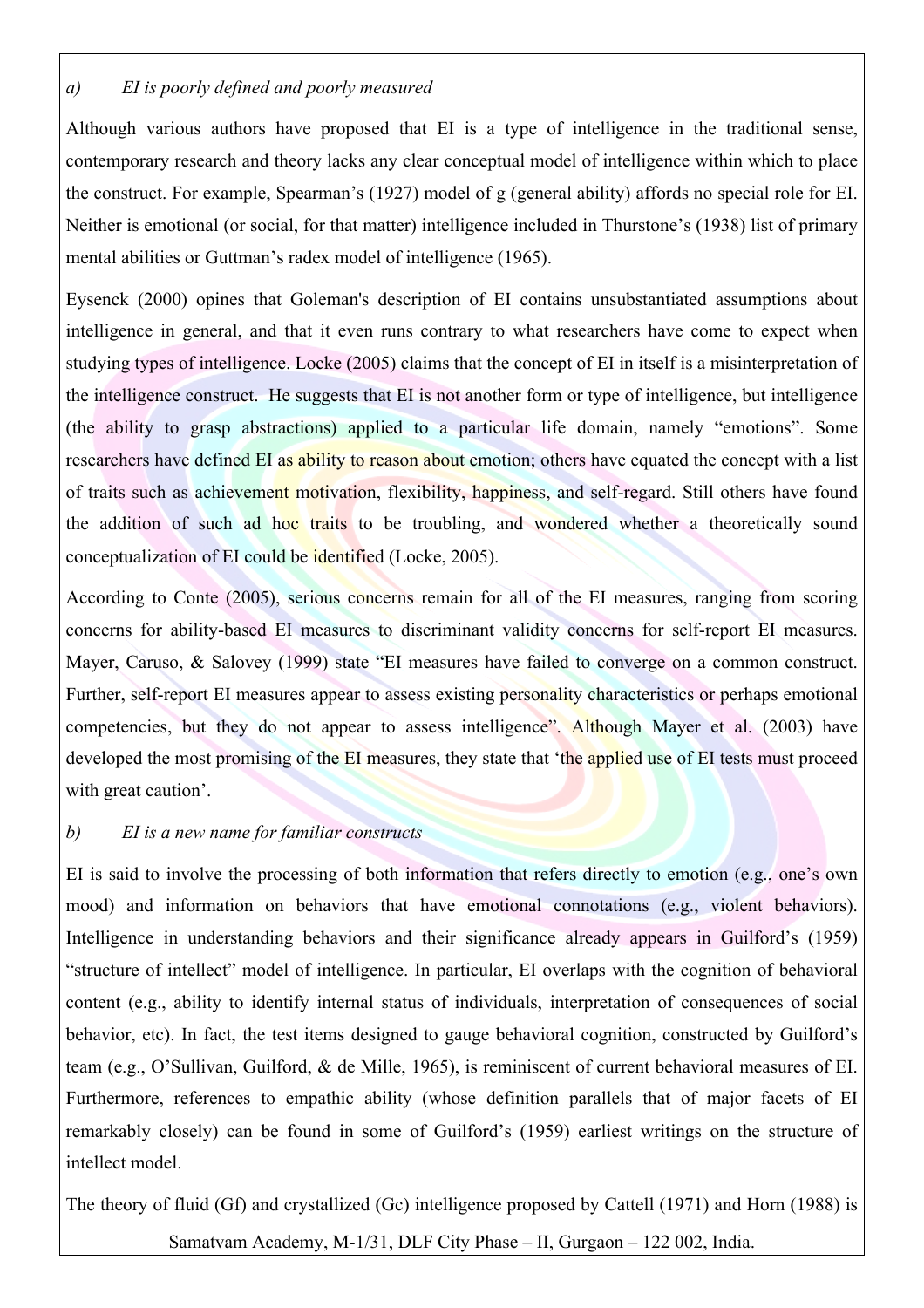arguably the most efficacious empirically based psychometric model of intelligence (Stankov, Boyle, & Cattell, 1995). Researchers have speculated that, within this theory, EI will constitute an additional aspect of (possibly one or more primary underlying mental abilities) Gc. This assertion is based on the assumption that the appraisal, expression, regulation, and utilization of emotion develops through experience and social interaction in much the same way as other psychological processes comprising Gc (Davies, Stankov, & Roberts, 1998).

Current conceptualization of EI (e.g., Mayer, Salovey, & Caruso, 2000) focuses on one's ability to accurately identify, appraise, and discriminate among emotions in oneself and others, understand emotions, assimilate emotions in thought, and regulate both positive and negative emotions in self and others. This conceptualization encompasses the following subtypes of personal intelligence described by Gardner (1983) within his theory of multiple intelligence: (a) intrapersonal intelligence - the ability to access one's own feeling life; to identify, label, and discriminate among one's feelings; and to represent them symbolically; and (b) interpersonal intelligence - the ability to discern the moods, intentions, and desires of others.

#### *c) Claims about EI are overblown.*

EI has been commonly claimed to be useful in occupational assessment, prediction, selection, and on the job performance, with a half a dozen books of papers and workshops devoted to describing the usefulness of EI.

However, a review of the empirical evidence provides little justification for such unfettered enthusiasm surrounding the construct in career selection and assessment. The ratio of hyperbole to hard evidence is rather high, with over-reliance on anecdote and unpublished surveys.

In fact, there is not one single study published in a peer-reviewed journal, which shows that EI predicts occupational success/performance above (and beyond) that predicted by IQ (Roberts, Zeidner & Matthews, 2001)

## **1.4 Conclusion**

Emotional intelligence is directly linked to self-esteem, self-awareness, and compassion, empathy, and adaptability— important predictors of success in life. Emotional intelligence is what helps us communicate clearly, lead others, and build powerful relationships at work and in your personal life

Samatvam Academy, M-1/31, DLF City Phase – II, Gurgaon – 122 002, India. In studying people with strokes, brain tumors, and other types of brain damage, scientists have made some fascinating discoveries about intelligence. When the parts of our brains that enables us to feel emotions are damaged, our intellects remain intact. We can still talk, analyze, perform excellently on IQ tests, and even predict how we should act in social situations. But under these tragic circumstances, we are unable to make decisions in the real world—to interact successfully and appropriately with other people, to plan for the immediate or long-term future, to creatively solve problems, and ultimately, to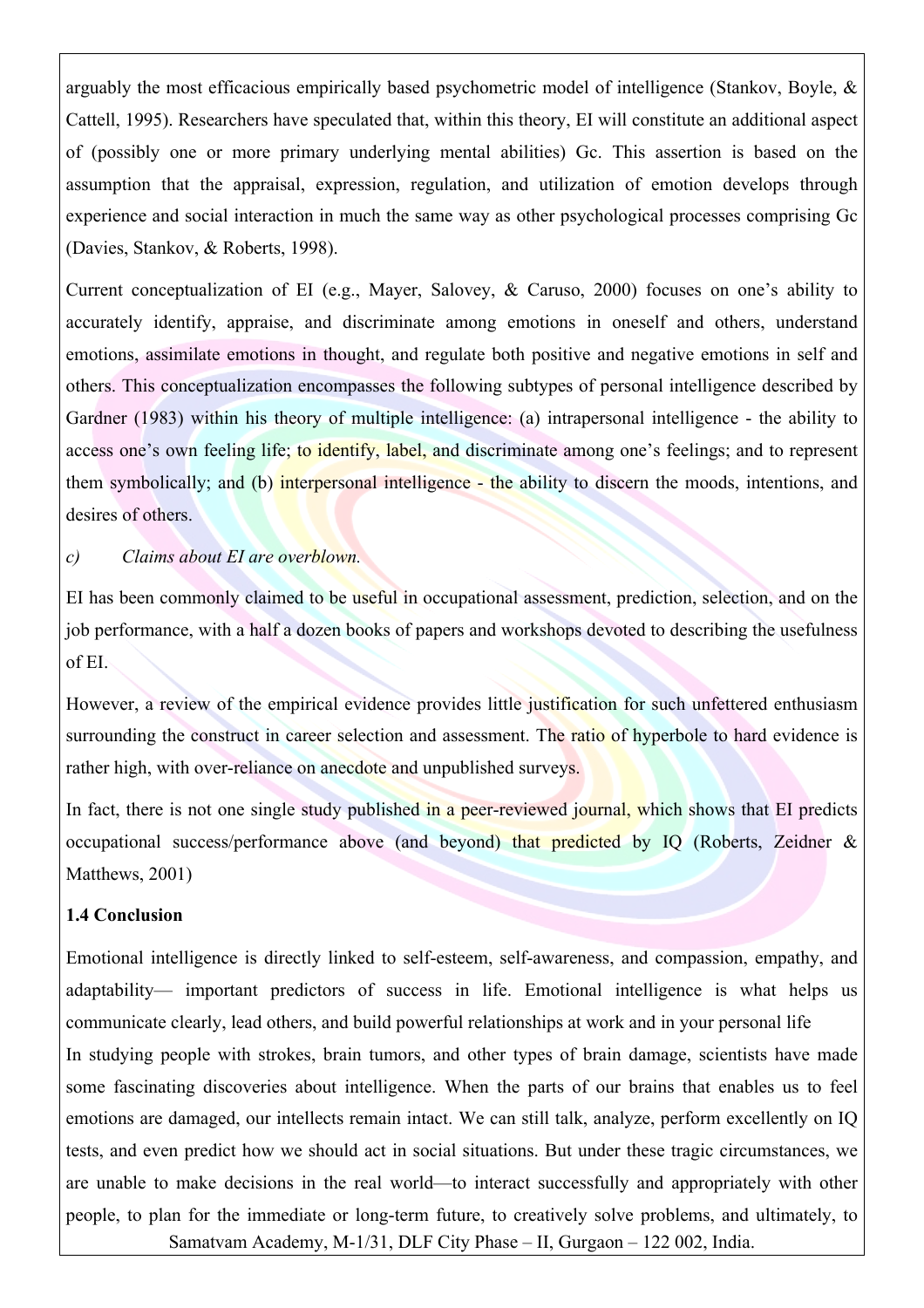succeed (Jeanne Segal, 1997). Emotions are the building blocks of every relationship in our life, and the power of those emotions cannot be overlooked. Emotions influence the way we relate and react to others—often without our awareness. The ability to be aware of our own emotions and the feelings of others is the key to relationships that are engaging, exciting, fulfilling, creative, and productive. Emotional intelligence keeps our relationships strong and healthy. Emotional intelligence isn't a safety net that protects us from life's tragedies, frustrations, or disappointments. Emotionally intelligent individuals go through bad times and experience sadness, anger, and fear—just like everyone else. But they respond differently than less healthy people to these experiences. Emotional intelligence gives us the ability to cope and bounce back from stress, adversity, trauma, and loss and makes us *resilient*.

## **References**

Amabile, T.M., Barsade, S.G., Mueller, J.S., & Staw, B.M. (2005). Affect and creativity in work.Administrative Science Quarterly, 50, 367 – 403

Averill, J.R., & Nunley, E.P. (1992). Voyages of the Heart: Living an emotionally creative life. New York: Free Press

Bar-On, R. (1997). Bar-On Emotional Quotient Inventory: Technical Manual. Toronto: Multi Health Systems

Bar-On, R. (2004) The Bar-On Emotional Quotient Inventory (EQ – I): Rationale, description and summary of psychometric properties. In Geher, G. (Ed.). Measuring Emotional Intelligence: Common ground and controversy. New York: Nova Science Publishing. pp  $115 - 145$ 

Beck, A.T., Rush, A.J., Shaw, B.F., & Emery, G. (1979). Cognitive therapy of depression. New York: Guilford

Boyatzis, R.E. & Sala, F. (2004). The Emotional Competence Inventory (ECI). In Geher, G. (Ed.). Measuring emotional intelligence: Common ground and controversy. pp 147 – 180. New York: Nova Science Publishing.

Bradberry, T. & Greaves, J. (2005). The Emotional Intelligence Quick Book. New York: Simon and **Schuster** 

Carroll, J.B. (1993). Human Cognitive Abilities: A survey of factor analytic studies. New York:Cambridge University Press

Cattell, R.B. (1971). Abilities: Their structure, growth and action. Boston: Houghton-Mifflin

Conte, J.M. (2005) A review and critique of emotional intelligence measures. Journal of Organizational Behaviour. 26 : 432 – 440

Davies, M., Stankov, L., & Roberts, R. D. (1998). Emotional intelligence: In search of an elusive construct. Journal of Personality and Social Psychology, 75, 989–1015.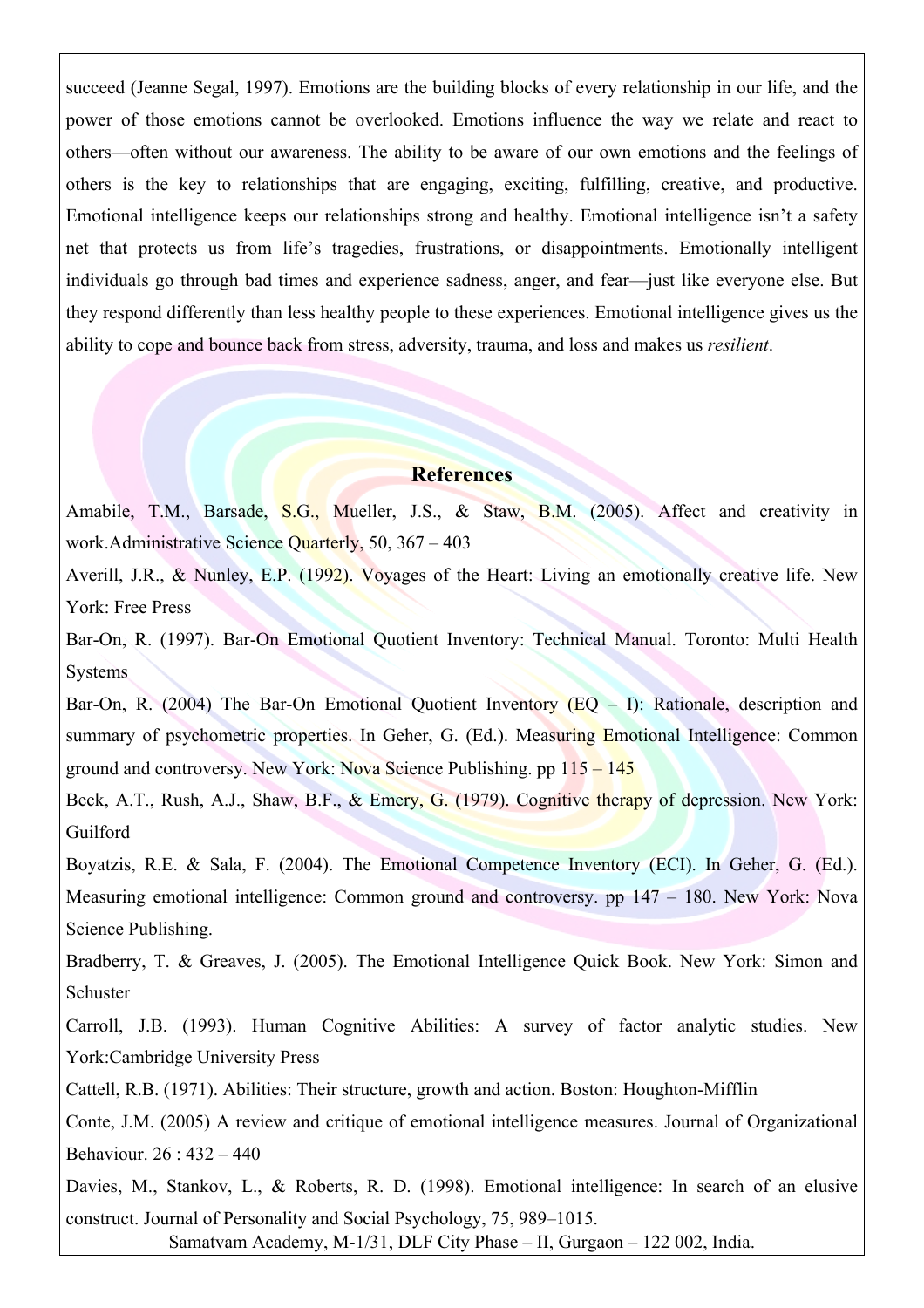Eysenck, H. J. (2000). Intelligence: A new look. New Brunswick, NJ: Transaction Publishers.

Gardner, H. (1983). Frames of Mind: The Theory of Multiple Intelligences. New York: Basic Book.

Gardner, H. (1999). Who owns intelligence? The Atlantic Monthly, 283(2), 67-76.

Goleman, D. (1998). Working with emotional intelligence. New York: Bantam Books

Guilford, J.P (1959). Personality. New York: McGraw Hill

Guttman, L. (1965). A faceted definition of intelligence. In R. Eiferman (Ed.), Studies in psychology. Scripta Hierosolymitana [Jerusalem Scripts in Greek] (Vol. 14, pp. 166–181), Jerusalem: Magnes Press.

Hochschild, A.R. (1983) The Managed Heart: Commercialization of human feeling. Berkeley, University of California Press

Innes-Ker, A, & Niedenthal, P.M. (2002). Emotion concepts and emotional states in social judgment and categorizations. Journal of Personality and Social Psychology, 83, 804 – 816

Isen, A.M. (2001). An influence of positive affect on decision making in complex situations: Theoretical issues and practical implications. Journal of Consumer Psychology. 11. 75 – 86

Izard, C.E. (2001). Emotional Intelligence or adaptive emotions? Emotion, 1, 249 – 257

Jane Seagal (2007). Raising your Emotional Intelligence. Henry Holt and Company, 15-Jun-1997

Kihlstrom, J.F., & Cantor, N. (2000). Social Intelligence. In R.J. Sternberg (ed.) Handbook of Intelligence (2nd ed.). New York : Cambridge University Press

LeDoux, J.E. (2000). Emotion circuits in the brain. Annual Review of Neuroscience. 23: 155–84

Locke, E.A. (2005) Why emotional intelligence is an invalid concept. Journal of Organizational Behaviour. 26 : 425 – 431

Lyubomirsky, S.L., King, L., Diener, E. (2005). The benefits of frequent positive affect: Does happiness lead to success? Psychological Bulletin, 131, 813 – 855

MacCann, C., Matthews, G., Zeidner, M. & Roberts, R.D. (2004). The assessment of emotional intelligence: On frameworks, issues and the future. in Measuring Emotional Intelligence: Common ground and controversy, (ed.) G. Gehrer, pp  $21 - 52$ : Hauppauge, NY: Nova Science Publishing

Mandler, G. (1975). Mind and Emotion. New York: Wiley

Mayer, J. D., Salovey, P., & Caruso, D. (2000b). Emotional intelligence as zeitgeist, personality, and as a mental ability. In R. Bar-On & J. D. A. Parker (Eds.), The Handbook of Emotional Intelligence (pp. 92– 117). New York: Jossey-Bass.

Mayer, J.D., Caruso, D.R. & Salovey, P. (1999). Emotional Intelligence meets traditional standards for an intelligence. Intelligence, 27, 267 – 298

Mayer, J.D., Salovey, P., Caruso, D.R., Sitarenios, G. (2003). Measuring Emotional Intelligence with the MSCEIT v2.0. Emotion, 3, 97 – 105

Mayer, J.G. & Salovey, P. (1997). What is Emotional Intelligence? In P. Salovey & B. Sluyter (eds.) Emotional Development and Emotional Intelligence: Implications for educators (pp  $3 - 31$ ). New York: Basic Books